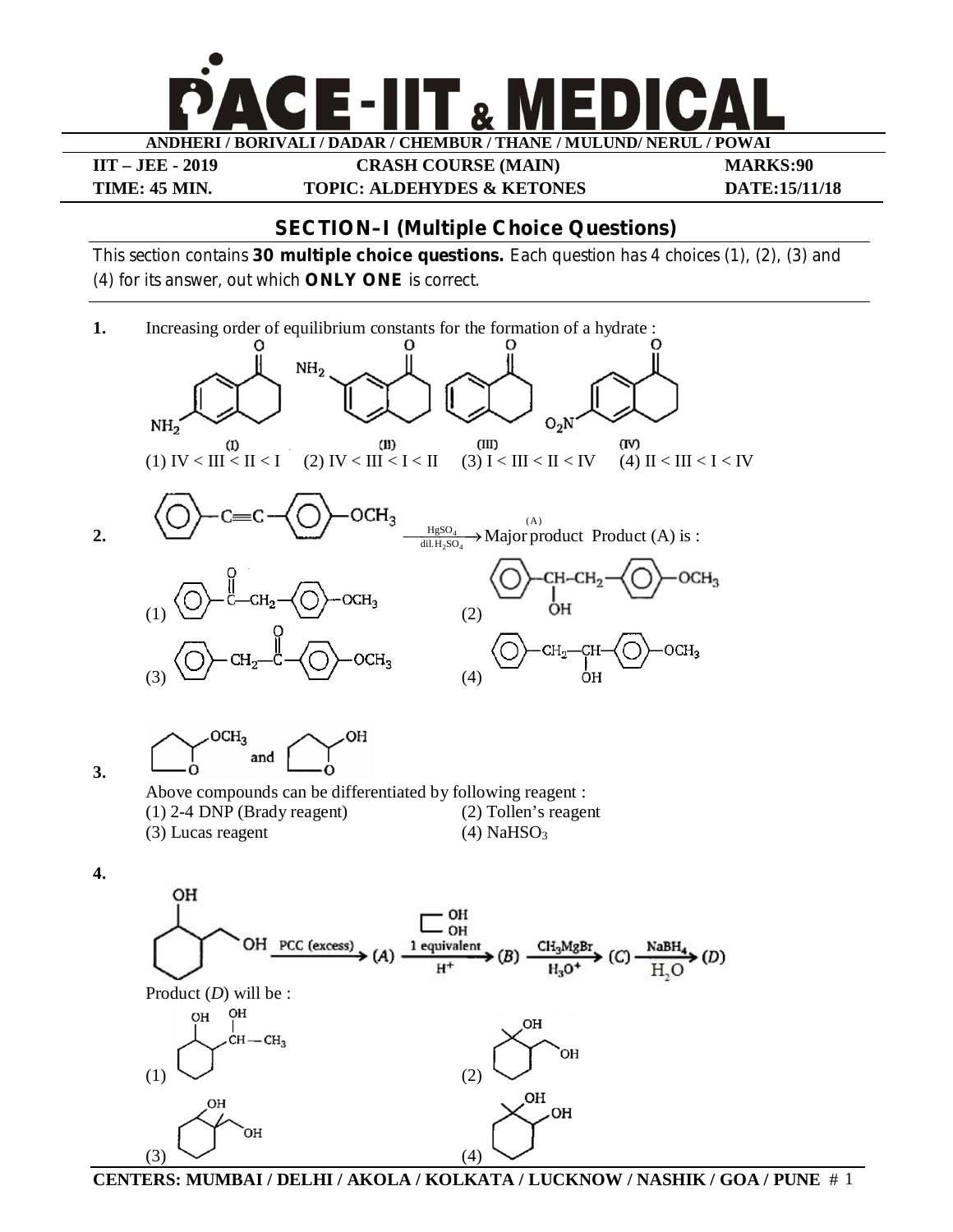

**9.** Which of the following  $\beta$  - keto carboxylic acid does not undergo decarboxylation on heating ?

 $CH<sub>2</sub> - COOH$  $CO<sub>2</sub>H$  $(1)$  CH<sub>2</sub> – COOH (2)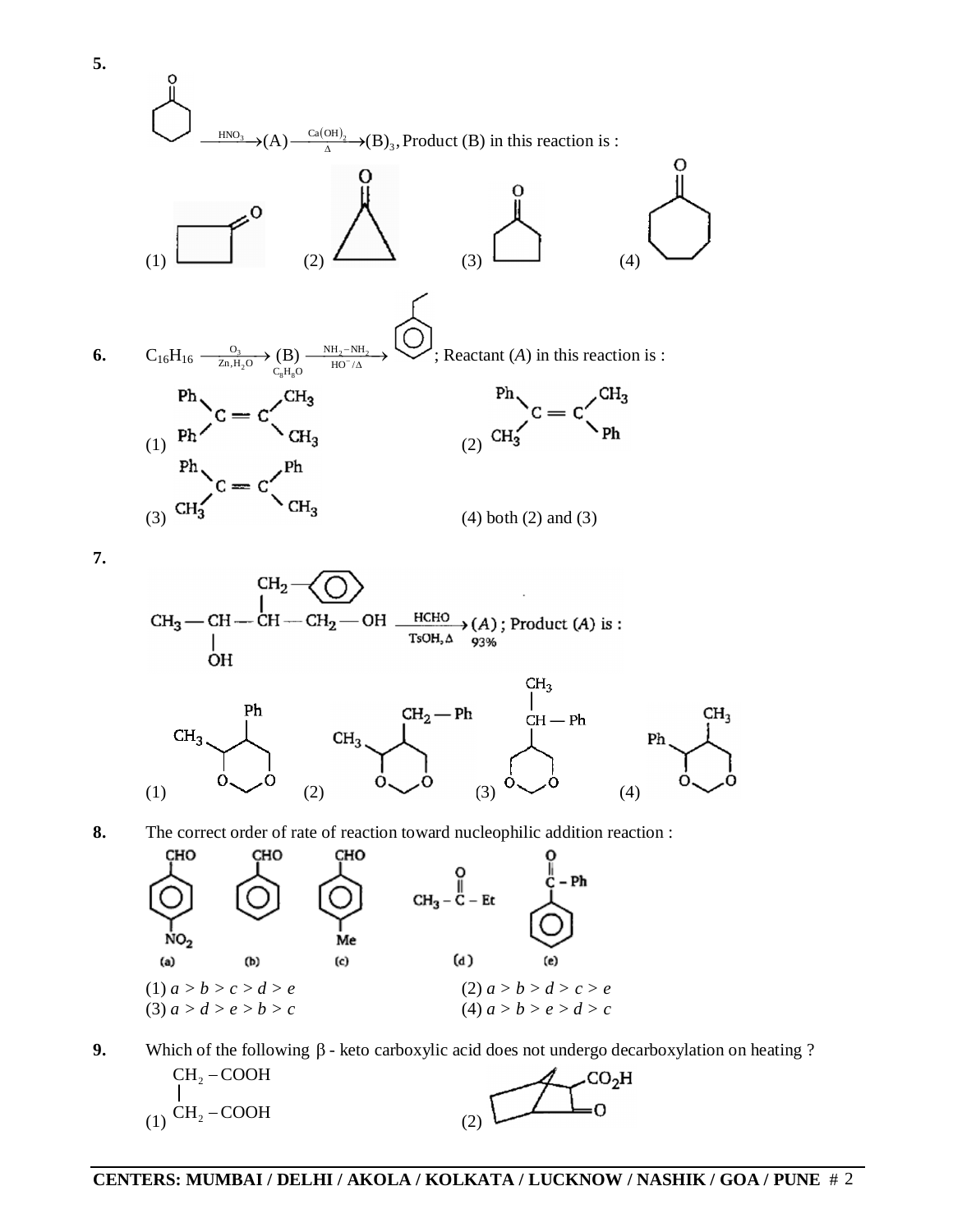(3) (4) Ph C CH COOH <sup>2</sup> O

**10.**

$$
\begin{array}{c}\n\text{O} \\
\parallel \\
\text{HOCH}_2\text{CH}_2\text{CH}_2 \text{---} \text{C} \text{---} \text{OCH}_2\text{CH}_3 \xrightarrow{\text{PCC}} (A) \xrightarrow{\text{H}_2\text{C} = \text{CHMgBr}} (B) \xrightarrow{\text{NH}_4\text{Cl}/\text{H}_2\text{O}} (C) \\
\text{HOCH}_2\text{CH}_2 \text{---} \text{OCH}_2\text{CH}_3 \xrightarrow{\text{PCC}} (A) \xrightarrow{\text{H}_2\text{C} = \text{CHMgBr}} (B) \xrightarrow{\text{NH}_4\text{Cl}/\text{H}_2\text{O}} (C) \xrightarrow{\text{H}_2\text{Cl}_2\text{--} \text{OCH}_2\text{CH}_3} \text{---} \text{OCH}_2\text{CH}_3 \xrightarrow{\text{PCC}} (C) \xrightarrow{\text{H}_2\text{Cl}_2\text{--} \text{OCH}_2\text{CH}_3} \text{---} \text{OCH}_2\text{CH}_3 \xrightarrow{\text{PCC}} (C) \xrightarrow{\text{H}_2\text{Cl}_2\text{--} \text{OCH}_2\text{CH}_3} \text{---} \text{OCH}_2\text{CH}_3 \xrightarrow{\text{PCC}} (C) \xrightarrow{\text{H}_2\text{Cl}_2\text{--} \text{OCH}_2\text{CH}_3} \text{---} \text{OCH}_2\text{CH}_3 \xrightarrow{\text{PCC}} (C) \xrightarrow{\text{H}_2\text{Cl}_2\text{--} \text{OCH}_2\text{CH}_3} \text{---} \text{OCH}_2\text{CH}_3 \xrightarrow{\text{H}_2\text{Cl}_2\text{--} \text{OCH}_2\text{CH}_3} \text{---} \text{OCH}_2\text{CH}_3 \xrightarrow{\text{PCC}} (C) \xrightarrow{\text{H}_2\text{Cl}_2\text{--} \text{OCH}_2\text{CH}_3} \text{---} \text{OCH}_2\text{CH}_3 \xrightarrow{\text{H}_2\text{Cl}_2\text{--} \text{OCH}_2\text{CH}_3} \text{---} \text{OCH}_2\text{CH}_3 \xrightarrow{\text{H}_2\text{Cl}_2\text{--} \text{OCH}_2\text{CH}_3} \xrightarrow{\text{H}_2\text{Cl}_2\text{--
$$

 $\Omega$ 

Product (*C*) is :

$$
H_{2}C = CH - CH - CH_{2} - CH_{2} - CO_{2}H
$$
\n(1) 
$$
H_{2}C = CH - CH_{2} - CH_{2} - CO_{2}H
$$
\n(2) 
$$
CH_{2} = CH - CH - CH_{2} - CO_{2}H
$$
\n(3) 
$$
CH_{2} = CH - CH - CH_{2} - CH_{2} - CO_{2}H
$$
\n(4) 
$$
OH
$$
\n(5) 
$$
CH_{2} = CH - CH - CH_{2} - CH_{2} - CO_{2}H
$$
\n(6) 
$$
OH
$$
\n(7) 
$$
OH
$$
\n(8) 
$$
OH
$$
\n(9) 
$$
OH
$$
\n(10) 
$$
OH
$$
\n(11) 
$$
OH
$$
\n(12) 
$$
OH
$$
\n(13) 
$$
OH
$$
\n(14) 
$$
H_{2}C = CH - CH_{2} - CH_{2} - CO_{2}H
$$
\n(15) 
$$
H_{2}C = CH - CH - CH_{2} - CH_{2} - CO_{2}H
$$

(3)

$$
\mathrm{H_{2}C=CH-CH_{2}-CH-CH_{2}-\overset{\underset{\text{I}}{\text{I}}}{\underset{\text{O}}{\text{H}}-\text{C}-\text{O}-\text{H}}}
$$

11. 
$$
Ph - CH_3 \xrightarrow{CrO_2Cl_2} (A) \xrightarrow{conv. KOH} Ph - CH_2OH + (B)
$$
  
Product (B) of above the reaction is :  
(1) Ph - CO<sub>2</sub>H (2) Ph - CO<sub>2</sub> (3) Ph - CHO (4) Ph - CH<sub>3</sub>

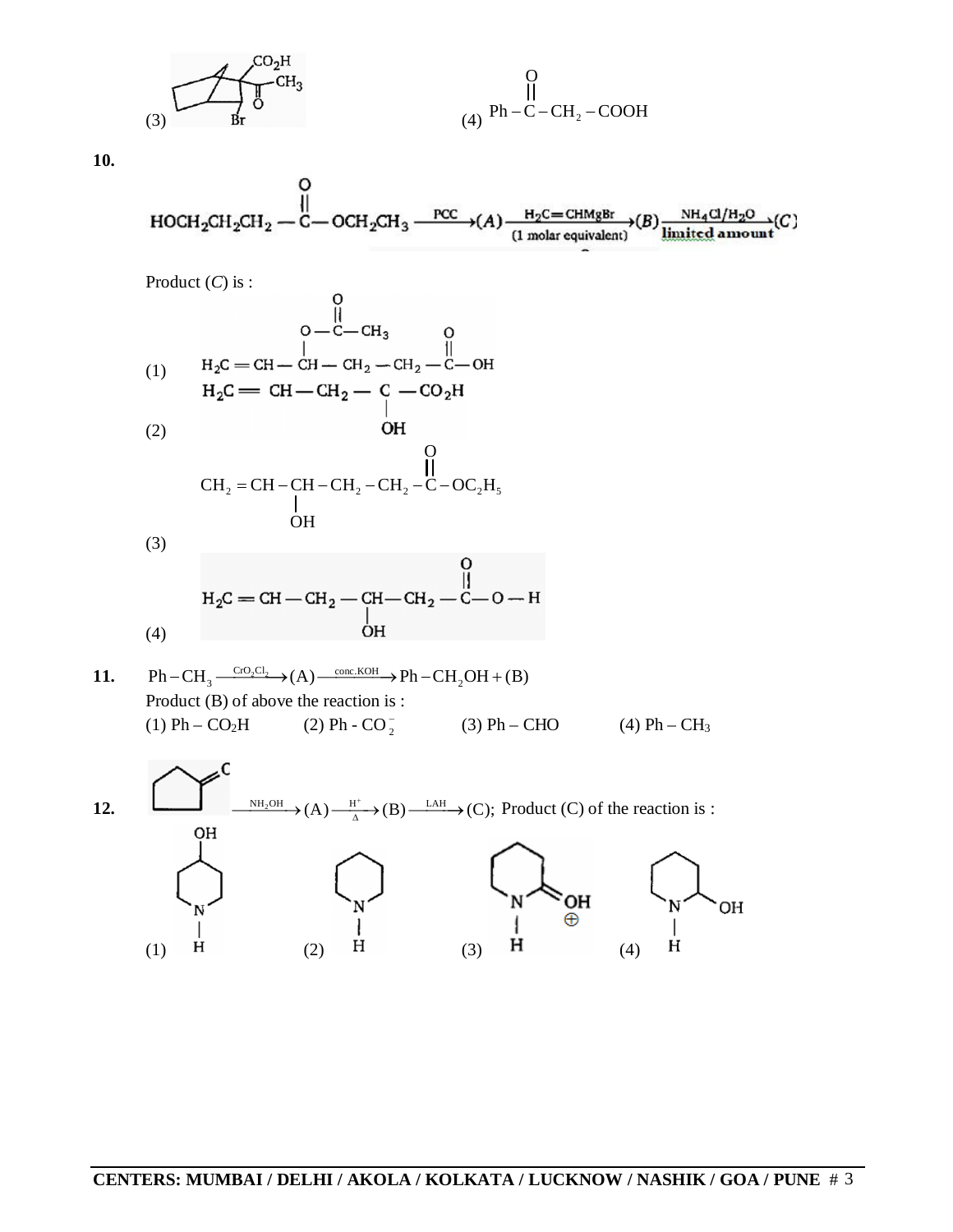

The correct order of decreasing value of *K* eq. is :<br>
(1)  $a > b > c > d$  (2)  $d > a > b > c$  (3)  $d > b > a > c$ (1)  $a > b > c > d$  (2)  $d > a > b > c$  (3)  $d > b > a > c$  (4)  $d > a > c > d$ 

**14.** End product (*C*) of the reaction is :







**16.** Which of the following pairs cannot be differentiated by Tollens' reagent ? (1) Benzaldehyde and benzyl alcohol (2) Hexanal and 2-hexanone (3) 2-Hexanol and 2-hexanone (4) Pentanal and diethyl ether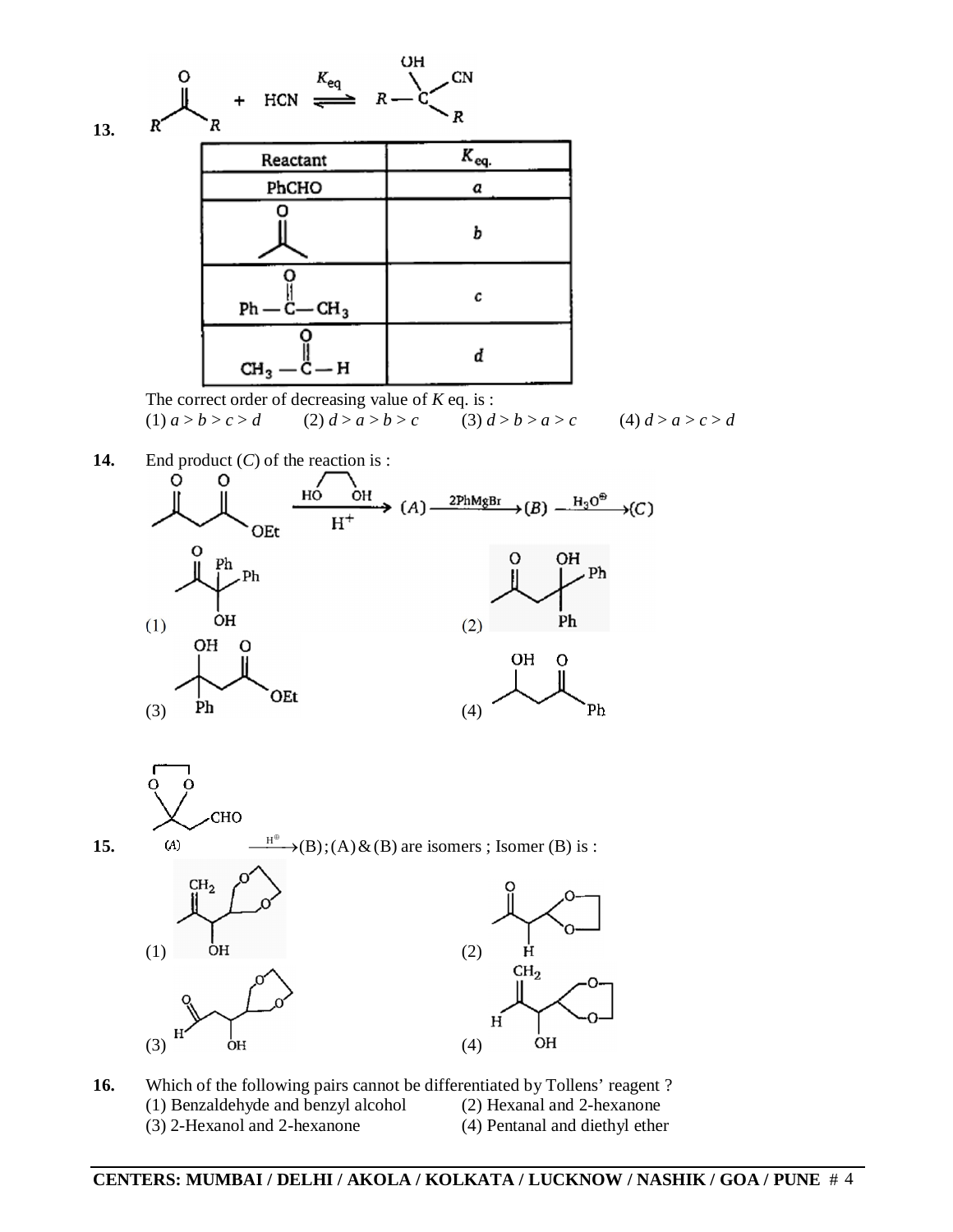**17.** An optically active compound  $C_6H_{12}O$  gives positive test with 2,4-dinitrophenyl hydrazine, but negative with Tollens' reagent, what is the structure of the compound ?



**18.** Compound (*A*)  $C_6H_{12}O_3$ , when treated with  $I_2$  in aqueous sodium hydroxide gives yellow precipitate. When *A* is treated with tollens reagent no reaction occur. When *A* is hydrolysed and then treated with tollens reagent, a silver mirror is formed in test tube. Compound (A) will be :

$$
\begin{array}{c|c}\n & 0 & 0 & 0 \\ \n\text{CH}_3 \begin{array}{c|c} & 0 & 0 \\ \n\end{array} & \begin{array}{c|c} \n\end{array} & \begin{array}{c|c} \n\end{array} & 0 & 0 \\ \n\end{array} & \begin{array}{c|c} \n\end{array} & \begin{array}{c|c} \n\end{array} & \begin{array}{c|c} \n\end{array} & 0 & 0 \\ \n\end{array} & \begin{array}{c|c} \n\end{array} & \begin{array}{c|c} \n\end{array} & \begin{array}{c|c} \n\end{array} & \begin{array}{c|c} \n\end{array} & \begin{array}{c|c} \n\end{array} & \begin{array}{c|c} \n\end{array} & \begin{array}{c|c} \n\end{array} & \begin{array}{c|c} \n\end{array} & \begin{array}{c|c} \n\end{array} & \begin{array}{c} \n\end{array} & \begin{array}{c} \n\end{array} & \begin{array}{c} \n\end{array} & \begin{array}{c} \n\end{array} & \begin{array}{c} \n\end{array} & \begin{array}{c} \n\end{array} & \begin{array}{c} \n\end{array} & \begin{array}{c} \n\end{array} & \begin{array}{c} \n\end{array} & \begin{array}{c} \n\end{array} & \begin{array}{c} \n\end{array} & \begin{array}{c} \n\end{array} & \begin{array}{c} \n\end{array} & \begin{array}{c} \n\end{array} & \begin{array}{c} \n\end{array} & \begin{array}{c} \n\end{array} & \begin{array}{c} \n\end{array} & \begin{array}{c} \n\end{array} & \begin{array}{c} \n\end{array} & \begin{array}{c} \n\end{array} & \begin{array}{c} \n\end{array} & \begin{array}{c} \n\end{array} & \begin{array}{c} \n\end{array} & \begin{array}{c} \n\end{array} & \begin{array}{c} \n\end{array} & \begin{array}{c} \n\end{array} & \begin{array}{c} \n\end{array} & \begin{array}{c} \n\end{array} & \begin{array}{c} \n\end{array} & \begin{array}{c}
$$

**19.** End products of the following sequence of reactions are :

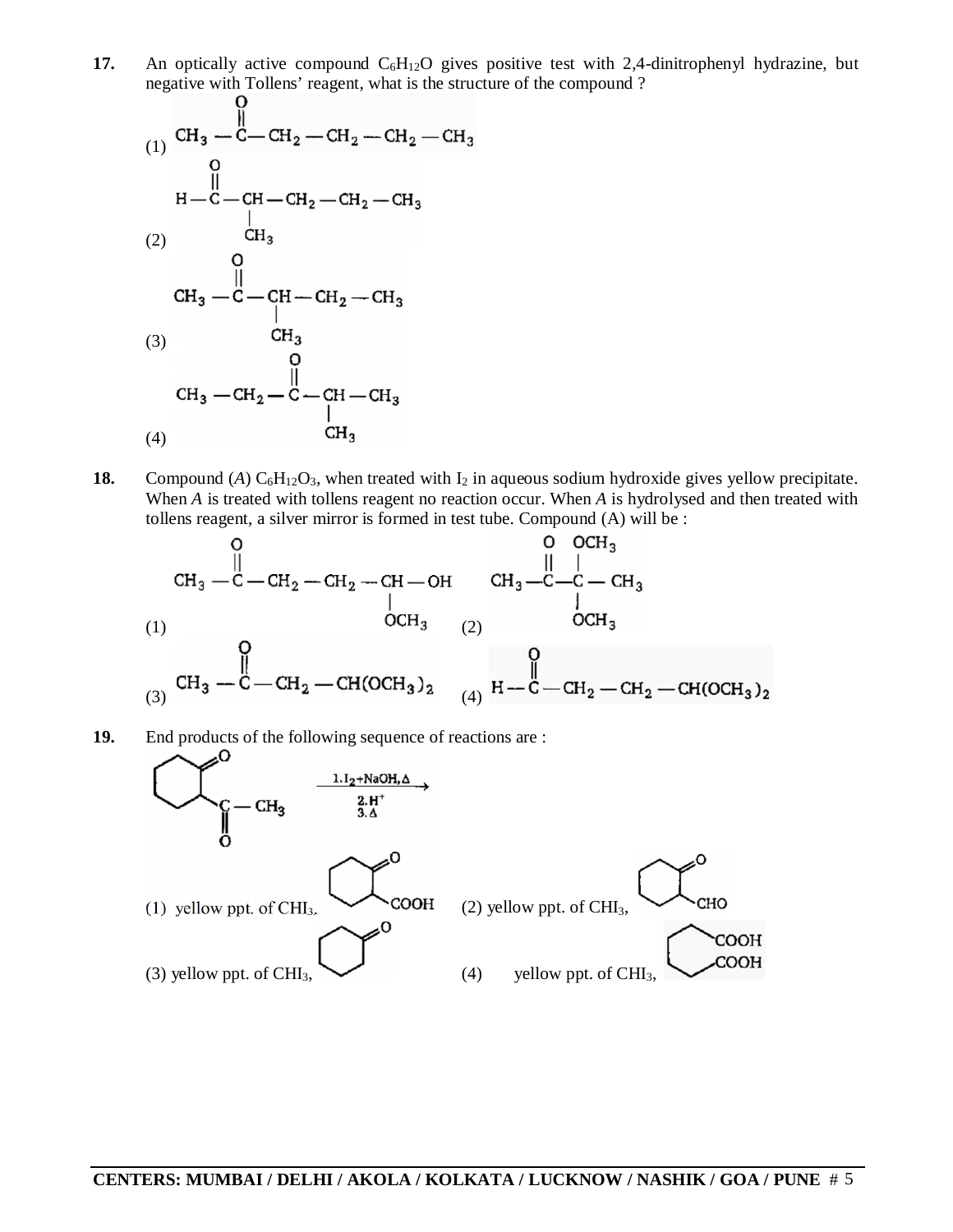

**21.** Arrange the following carbonyl compounds in decreasing order of their reactivity in nucleophilic addition reaction.



**23.** Methyl vinyl ketone on reaction with  $LiCuMe<sub>2</sub>$ ,  $H<sub>3</sub>O<sup>+</sup>$  gives a major product, whose structure is :

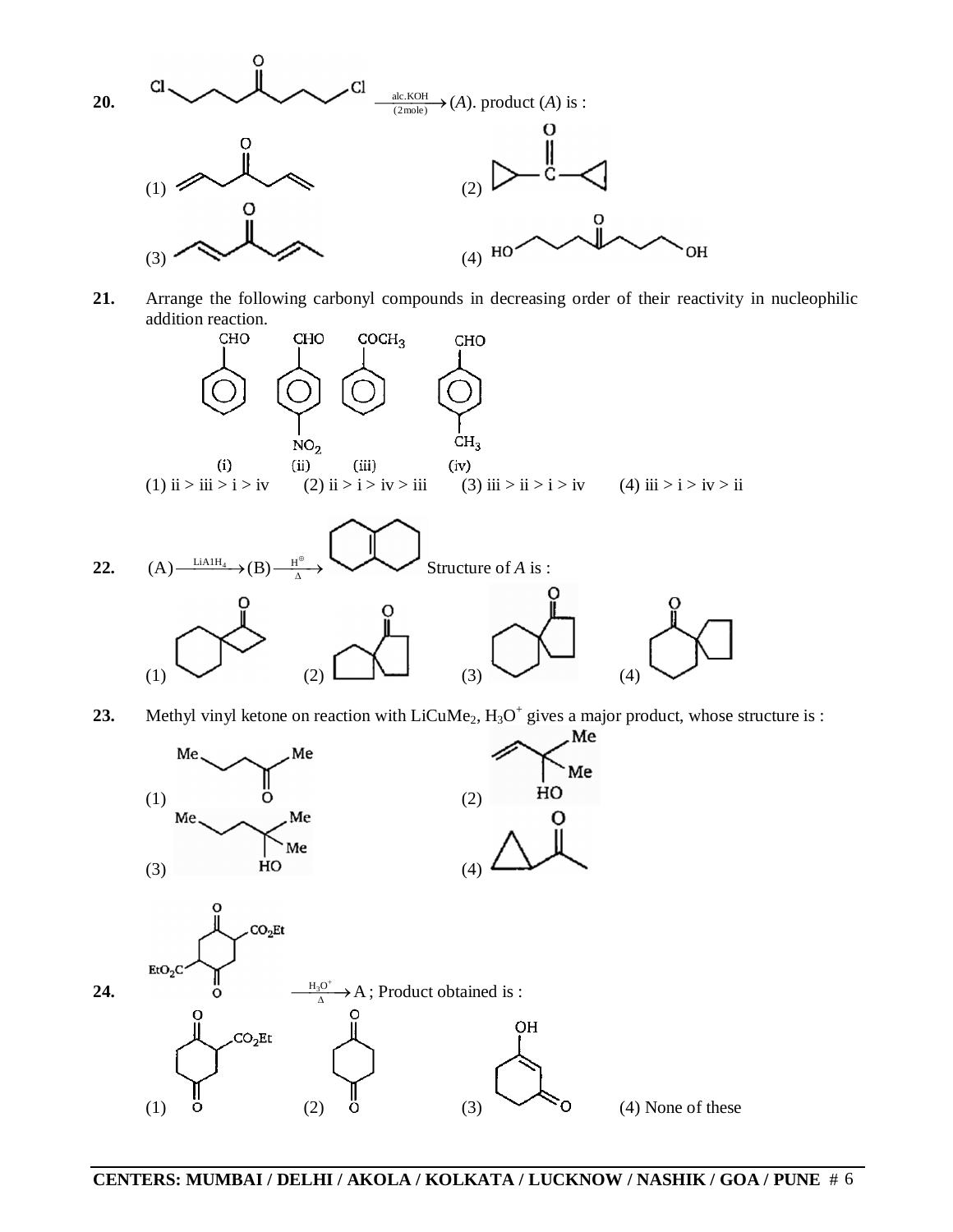**25.** Product P is  $6HCHO + 4NH_3 \xrightarrow{\Delta} (P)$ 



**26.** Product (P) is OH OH Ph Ph H Θ  $\frac{H}{\Delta}$  (P) (1) :O Ph Ph O  $(2)$  Ph  $(3)$  $\subset$  $(4)$  Ph  $-CHO$ 

**27.** Arrange their stabilities of given gem- diols in decreasing order.



**28.**



- **29.** Two isomeric ketones, 3-pentanone and 2-pentanone can be distinguished by : (1)  $I_2/NaOH$  only (2)  $NaSO_3H$  only (3)  $NaCN/HCI$  (4)  $Both (1)$  and (2)
- **30.** Acetaldehyde cannot give : (1) Iodoform test (2) Lucas test (3) Benedict test (4) Tollen's test